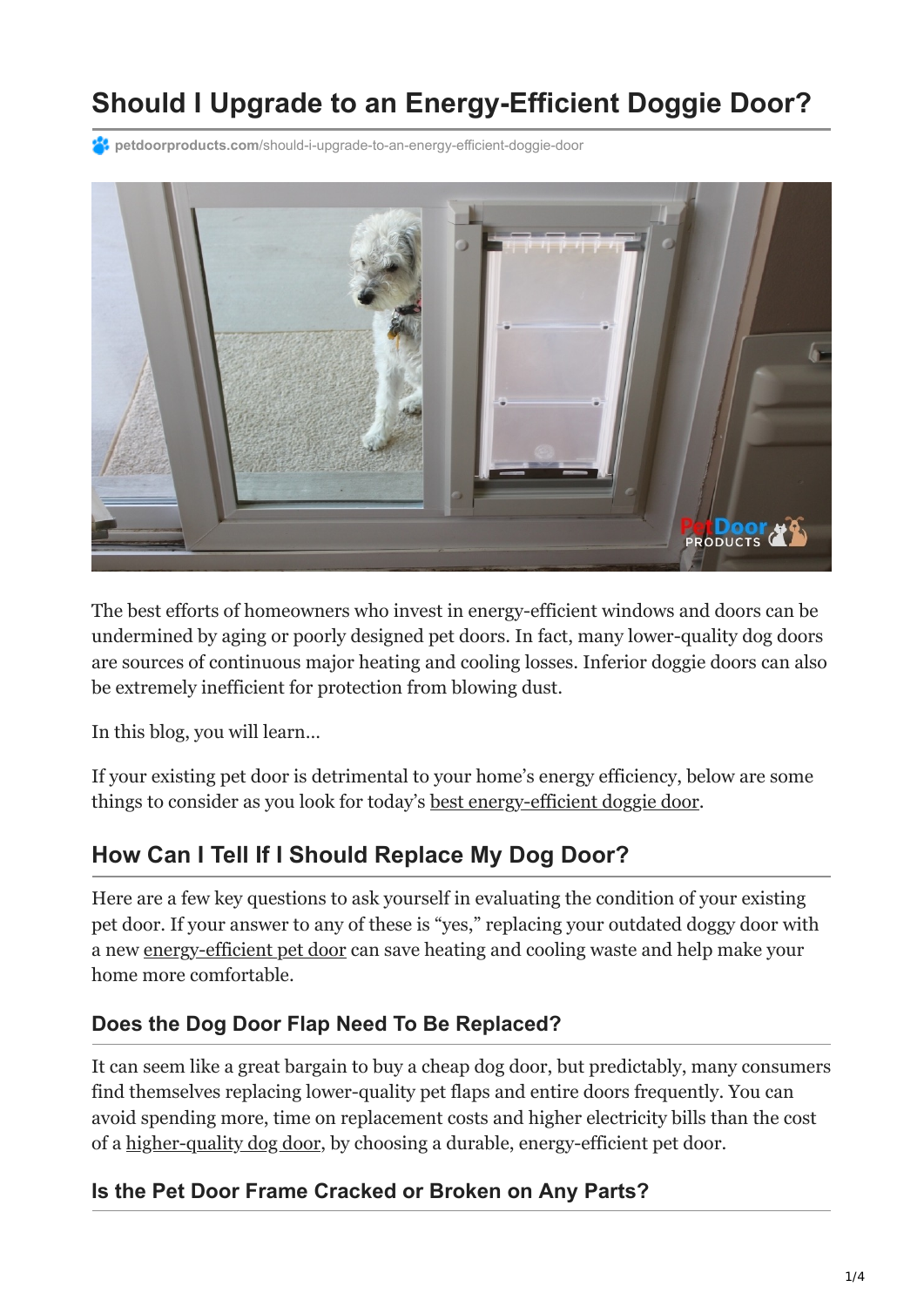Often, cheap pet doors are manufactured with weaker materials and lesser quality workmanship. If your pet door frame is cracked or has broken parts, it's probably time to replace it with a more [durable pet door](https://petdoorproducts.com/10-doggie-door-shopping-tips/) model that will withstand rough weather and continuous wear from highly active pet animals.

### **Is the Dog Door Letting Cold and Heat Into the House?**

An insufficient dog door can be overlooked as a source of significant loss of heating and cooling dollars. Installing a dog door with a [higher insulation value](https://petdoorproducts.com/secret-to-a-perfect-doggie-door/) can make a noticeable difference in home comfort and in electricity costs, especially in regions with extreme weather conditions. Pet Door Products sliding glass pet door designs offer your choice of [Low-E glass](https://petdoorproducts.com/glass-options/) options, for optimal energy efficiency.

### **Is the Pet Door an Eyesore?**

Lower-quality designs are responsible for many thousands of poorly functioning and unsightly pet doors throughout the country. If you are investing in upgrades for your [home, replacing an old dog door with an attractive state-of-the-art petsafe sliding glass](https://petdoorproducts.com/sliding-glass-pet-door-options/) pet door can add value and serve the aesthetics of your home's beautiful interior and exterior design.

# **Dog Doors Built for High Energy Efficiency**

Dog door parts replacement costs and higher [home energy costs](https://petdoorproducts.com/glass-options/) are common problems with low-quality pet doors. The cheaper price causes the pet door to become more costly over time than a high-quality dog door.

For an extraordinarily durable and ideally weather-sealed pet door that will withstand a lifetime of climate extremes in our Utah environment, the [Endura Flap Pet Door](https://petdoorproducts.com/product/endura-flap-for-pet-doors/) delivers the [best dog door](https://petdoorproducts.com/) performance. Here are just a few of the outstanding construction features of these amazing pet doors:

### **Energy-Efficient Design**

Pet Door Products' attractive dog doors are ruggedly built and uniquely designed for outstanding functionality. For example:

- *Swivel Rod* Unlike ordinary pet door designs with screws holding the doggie door flap at the top, our Endura Flap is designed to swivel freely on a sturdy rotating rod. This prevents cracking that diminishes the life of typical pet doors.
- *Secure Seal* Instead of just a single magnet at the bottom of the flap, as most dog doors have, the Endura Flap features magnets lining both sides and the bottom, for a secure seal against wind, rain, dust, and insects.

### **Superior Door Flap**